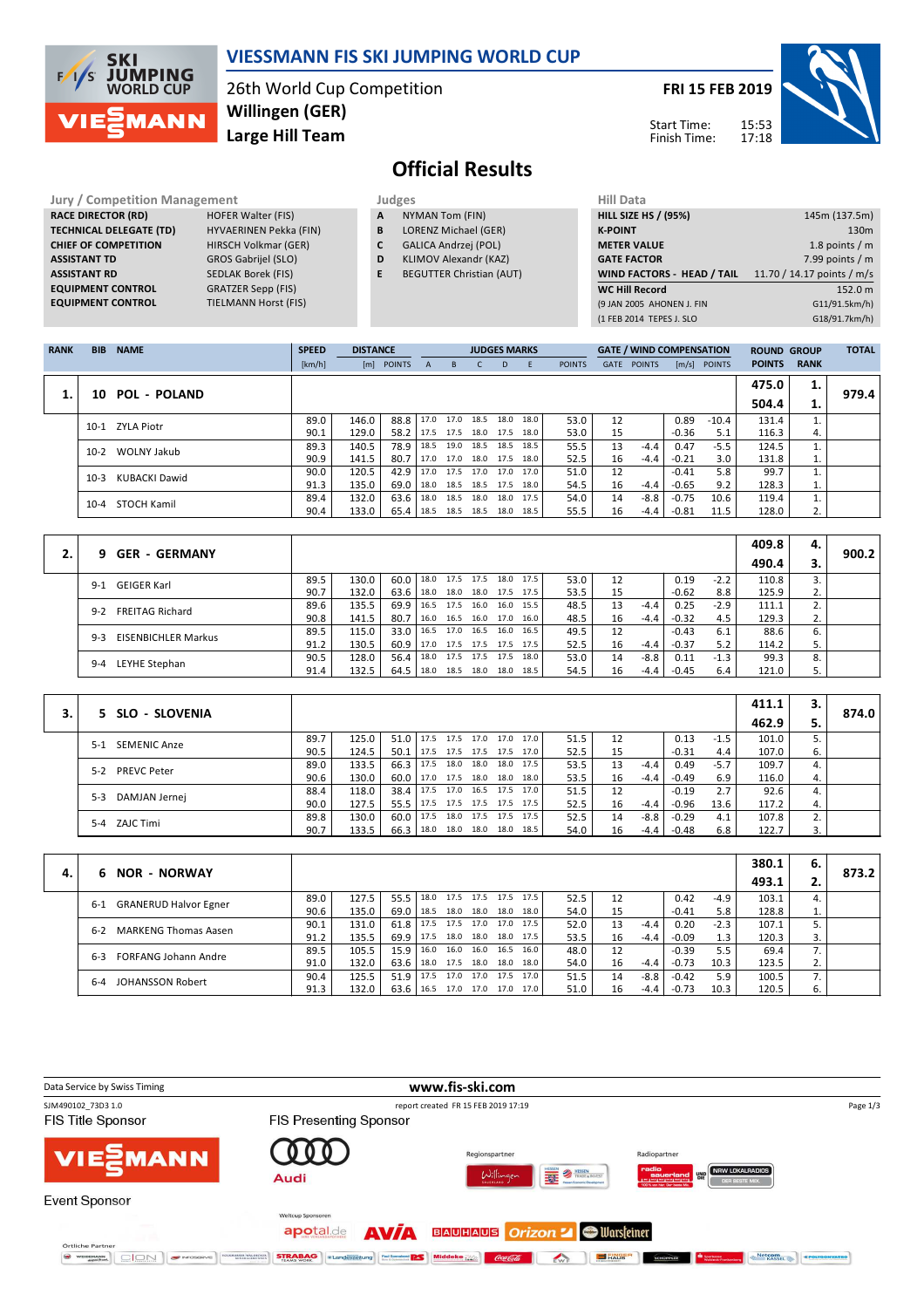

## **VIESSMANN FIS SKI JUMPING WORLD CUP**

26th World Cup Competition **Large Hill Team Willingen (GER)**

**FRI 15 FEB 2019**

Start Time: Finish Time:



## **Official Results**

| <b>RANK</b> | <b>BIB</b> | <b>NAME</b>        | <b>SPEED</b> | <b>DISTANCE</b> |                               |              |                          | <b>JUDGES MARKS</b> |      |      |               |      | <b>GATE / WIND COMPENSATION</b> |         |                | <b>ROUND GROUP</b> |             | <b>TOTAL</b> |
|-------------|------------|--------------------|--------------|-----------------|-------------------------------|--------------|--------------------------|---------------------|------|------|---------------|------|---------------------------------|---------|----------------|--------------------|-------------|--------------|
|             |            |                    | [km/h]       |                 | [m] POINTS                    | $\mathsf{A}$ | B.                       |                     | D.   | F.   | <b>POINTS</b> | GATE | <b>POINTS</b>                   |         | $[m/s]$ POINTS | <b>POINTS</b>      | <b>RANK</b> |              |
|             |            |                    |              |                 |                               |              |                          |                     |      |      |               |      |                                 |         |                |                    |             |              |
|             |            |                    |              |                 |                               |              |                          |                     |      |      |               |      |                                 |         |                | 430.6              | 2.          |              |
| 5.          | 8          | <b>JPN - JAPAN</b> |              |                 |                               |              |                          |                     |      |      |               |      |                                 |         |                | 438.8              | 6.          | 869.4        |
|             | 8-1        | SATO Yukiva        | 89.2         | 133.5           | 66.3                          | 18.0         |                          | 18.0 18.0 17.5 18.0 |      |      | 54.0          | 12   |                                 | 0.20    | $-2.3$         | 118.0              | 2.          |              |
|             |            |                    | 90.0         | 114.0           | 31.2                          | 16.5         | 16.0 16.5                |                     | 16.5 | 16.5 | 49.5          | 15   |                                 | $-0.55$ | 7.8            | 88.5               | 8.          |              |
|             | 8-2        | <b>ITO Daiki</b>   | 89.5         | 134.0           | 67.2                          | 18.0         |                          | 18.5 18.0 18.0 17.5 |      |      | 54.0          | 13   | $-4.4$                          | 0.59    | $-6.9$         | 109.9              | 3.          |              |
|             |            |                    | 90.8         | 129.0           | 58.2                          |              | 17.5 17.5 18.0           |                     | 17.5 | 18.0 | 53.0          | 16   | $-4.4$                          | $-0.59$ | 8.4            | 115.2              | 5.          |              |
|             | $8-3$      | KOBAYASHI Junshiro | 89.0         | 121.5           | 44.7                          |              | 16.5 17.0 17.0 17.0 17.5 |                     |      |      | 51.0          | 12   |                                 | $-0.05$ | 0.7            | 96.4               | 2.          |              |
|             |            |                    | 90.3         | 128.0           | 56.4                          |              | 17.0 17.0 17.5 17.0 17.5 |                     |      |      | 51.5          | 16   | $-4.4$                          | $-0.68$ | 9.6            | 113.1              | 6.          |              |
|             |            |                    | 90.2         | 129.0           | 58.2                          |              | 17.0 18.0 17.5 17.0 18.0 |                     |      |      | 52.5          | 14   | $-8.8$                          | $-0.31$ | 4.4            | 106.3              | 4.          |              |
|             | 8-4        | KOBAYASHI Ryoyu    | 90.7         | 133.0           | 65.4 17.5 17.5 18.0 17.5 17.5 |              |                          |                     |      |      | 52.5          | 16   | $-4.4$                          | $-0.60$ | 8.5            | 122.0              | 4.          |              |

|    |                                  |      |       |               |              |      |                     |      |    |        |         |        | 393.6 | 5. |       |
|----|----------------------------------|------|-------|---------------|--------------|------|---------------------|------|----|--------|---------|--------|-------|----|-------|
| 6. | AUT - AUSTRIA                    |      |       |               |              |      |                     |      |    |        |         |        | 475.1 | 4. | 868.7 |
|    | <b>ASCHENWALD Philipp</b><br>7-1 | 89.4 | 123.5 | 48.3 17.0     |              | 17.0 | 16.5 17.0 17.0      | 51.0 | 12 |        | 0.20    | $-2.3$ | 97.0  | ь. |       |
|    |                                  | 90.6 | 131.0 | $61.8$   18.0 |              |      | 17.5 17.5 17.5 18.0 | 53.0 | 15 |        | $-0.45$ | 6.4    | 121.2 |    |       |
|    | <b>HUBER Daniel</b><br>7-2       | 89.4 | 126.5 | 53.7          | $\vert$ 17.0 | 17.5 | 17.0 17.0 17.5      | 51.5 | 13 | $-4.4$ | 0.33    | $-3.9$ | 96.9  | ь. |       |
|    |                                  | 90.6 | 124.0 | 49.2 17.0     |              |      | 17.0 17.0 17.0 17.5 | 51.0 | 16 | $-4.4$ | $-0.54$ | 7.6    | 103.4 | 6. |       |
|    | <b>HAYBOECK Michael</b><br>7-3   | 89.5 | 120.0 | $42.0$ 17.0   |              |      | 17.0 17.0 17.5 17.5 | 51.5 |    |        | $-0.20$ | 2.8    | 96.3  |    |       |
|    |                                  | 91.4 | 131.0 | $61.8$   18.0 |              | 17.5 | 18.0 17.5 18.0      | 53.5 | 16 | $-4.4$ | $-0.77$ | 10.9   | 121.8 |    |       |
|    | <b>KRAFT Stefan</b><br>$7 - 4$   | 90.2 | 128.5 | $57.3$ 18.0   |              |      | 18.0 17.5 17.0 18.0 | 53.5 | 14 | -8.8   | $-0.10$ | 1.4    | 103.4 | 6. |       |
|    |                                  | 91.0 | 135.0 | $69.0$   18.5 |              | 18.5 | 18.0 18.5 18.5      | 55.5 | 16 | $-4.4$ | $-0.61$ | 8.6    | 128.7 |    |       |

| 4 SUI - SWITZERLAND               |      |       |               |      |                |                     |      |      |    |        |         |        | 355.9 | 7. |       |
|-----------------------------------|------|-------|---------------|------|----------------|---------------------|------|------|----|--------|---------|--------|-------|----|-------|
|                                   |      |       |               |      |                |                     |      |      |    |        |         |        | 398.7 | 8. | 754.6 |
| <b>SCHULER Andreas</b><br>$4 - 1$ | 89.3 | 116.0 | $34.8$ 16.0   | 16.5 | 16.5           | 16.5                | 16.0 | 49.0 | 12 |        | 0.13    | $-1.5$ | 82.3  | 8. |       |
|                                   | 90.4 | 120.5 | $42.9$ 16.5   |      |                | 17.0 17.0 17.0 17.5 |      | 51.0 | 15 |        | 0.12    | $-1.4$ | 92.5  | 7. |       |
| 4-2 EGLOFF Luca                   | 90.1 | 118.0 | $38.4$ 17.0   |      |                | 17.0 16.5 16.5 16.5 |      | 50.0 | 13 | $-4.4$ | 0.78    | $-9.1$ | 74.9  | 8. |       |
|                                   | 91.4 | 119.0 | $40.2$   16.5 |      |                | 16.5 17.0 17.0 17.0 |      | 50.5 | 16 | $-4.4$ | $-0.10$ | 1.4    | 87.7  | 8. |       |
| <b>AMMANN Simon</b><br>$4 - 3$    | 89.2 | 119.0 | $40.2$   16.5 |      |                | 16.5 16.0 16.5 16.0 |      | 49.0 | 12 |        | $-0.13$ | 1.8    | 91.0  |    |       |
|                                   | 90.8 | 126.5 | 53.7   16.0   |      | 16.5 16.5 16.5 |                     | 16.0 | 49.0 | 16 | $-4.4$ | $-0.38$ | 5.4    | 103.7 | 7. |       |
| PEIER Killian                     | 90.1 | 132.0 | $63.6$   18.0 | 18.5 | 18.0           | 18.0                | 18.0 | 54.0 | 14 | $-8.8$ | 0.09    | $-1.1$ | 107.7 |    |       |
| 4-4                               | 90.8 | 128.5 | $57.3$ 17.5   | 17.5 | 18.0           | 18.0                | 18.0 | 53.5 | 16 | $-4.4$ | $-0.59$ | 8.4    | 114.8 | 7. |       |

|    | 3 CZE - CZECH REPUBLIC         |      |       |                                 |      |                     |      |      |    |        |         |        | 332.1 | 8.  | 739.9 |
|----|--------------------------------|------|-------|---------------------------------|------|---------------------|------|------|----|--------|---------|--------|-------|-----|-------|
| 8. |                                |      |       |                                 |      |                     |      |      |    |        |         |        | 407.8 |     |       |
|    | <b>POLASEK Viktor</b><br>$3-1$ | 88.9 | 113.5 | $30.3$   16.5                   | 16.5 | 16.5 16.5           | 16.5 | 49.5 | 12 |        | $-0.34$ | 4.8    | 84.6  |     |       |
|    |                                | 90.1 | 128.5 | $57.3$ 17.0                     |      | 17.5 17.5 16.5 17.5 |      | 52.0 | 15 |        | 0.02    | $-0.2$ | 109.1 |     |       |
|    | 3-2 SAKALA Filip               | 89.5 | 120.5 | 42.9 17.0                       |      | 17.0 16.5 17.0 17.0 |      | 51.0 | 13 | $-4.4$ | $-0.04$ | 0.6    | 90.1  |     |       |
|    |                                | 90.7 | 119.0 | 40.2 17.0                       |      | 16.5 17.0 17.5 17.5 |      | 51.5 | 16 | -4.4   | $-0.74$ | 10.5   | 97.8  |     |       |
|    | <b>HLAVA Lukas</b><br>$3-3$    | 89.1 | 102.5 | 10.5   15.5 15.5 15.0 16.0 16.0 |      |                     |      | 47.0 | 12 |        | $-0.45$ | 6.4    | 63.9  | 10. |       |
|    |                                | 90.4 | 119.0 | 40.2   16.5 17.0 17.0 17.5 16.5 |      |                     |      | 50.5 | 16 | -4.4   | $-0.59$ | 8.4    | 94.7  | 8.  |       |
|    | KOUDELKA Roman<br>$3 - 4$      | 89.6 | 122.0 | $45.6$   17.5                   |      | 17.5 17.5 17.5 17.5 |      | 52.5 | 14 | $-8.8$ | $-0.30$ | 4.2    | 93.5  | 10. |       |
|    |                                | 90.6 | 122.5 | $46.5$ 16.5                     |      | 16.5 17.5 17.5      | 18.0 | 51.5 | 16 | $-4.4$ | $-0.89$ | 12.6   | 106.2 | 8.  |       |

#### **not qualified for 2nd round**

| FIN<br>- FINLAND              |      |       |           |      |                |      |      |      |    |        |         |                | 301.3 |     | 301.3 |
|-------------------------------|------|-------|-----------|------|----------------|------|------|------|----|--------|---------|----------------|-------|-----|-------|
| <b>NOUSIAINEN Eetu</b><br>1-1 | 88.7 | 112.5 | 28.5 16.5 |      | 16.0 16.0      | 16.5 | 16.5 | 49.0 | 12 |        | 0.08    | $-0.9$         | 76.6  | 9.  |       |
| ALAMOMMO Andreas<br>1-2       | 88.9 | 110.5 | 24.9      | 16.0 | 16.5 16.0      | 16.5 | 16.5 | 49.0 |    | $-4.4$ | 0.45    | $-5.3$         | 64.2  | 10. |       |
| MAATTA Jarkko<br>$1 - 3$      | 88.5 | 105.5 | 15.9      | 16.0 | 16.0 15.5 15.5 |      | 16.0 | 47.5 |    |        | $-0.13$ | 1.8            | 65.2  |     |       |
| <b>AALTO Antti</b><br>1-4     | 89.9 | 121.0 | 43.8      | 17.0 | 17.5 17.0      | 17.0 | 17.0 | 51.0 |    | $-8.8$ | $-0.66$ | Q <sub>2</sub> | 95.3  | 9.  |       |

| 10. | <b>RUS</b> | - Russia                         |      |       |         |      |           |                     |      |      |      |        |         |        | 280.  | 10  | 280.7 |
|-----|------------|----------------------------------|------|-------|---------|------|-----------|---------------------|------|------|------|--------|---------|--------|-------|-----|-------|
|     | $2 - 1$    | <b>SERGEEV Maksim</b>            | 88.6 | 91.0  | $-10.2$ | 14.5 |           | 14.0 14.5 15.0 14.5 |      |      | 43.5 |        | $-0.16$ |        | 35.6  | 10. |       |
|     | $2 - 2$    | <b>KORNILOV Denis</b>            | 89.1 | 115.0 | 33.0    | 16.5 |           | 16.5 16.5           | 16.5 | 16.5 | 49.5 | -4.4   | 0.45    | $-5.3$ | 72.8  |     |       |
|     | $2 - 3$    | <b>TROFIMOV Roman Sergeevich</b> | 88.8 | 109.5 | 23.1    | 15.5 | 15.5 15.5 |                     | 16.0 | 15.5 | 46.5 |        | 0.23    | $-2.7$ | 66.9  |     |       |
|     | $2 - 4$    | <b>KLIMOV Evgeniv</b>            | 90.3 | 133.5 | 66.3    | 16.0 | 16.0      | 16.5                | 16.0 | 16.5 | 48.5 | $-8.8$ | 0.05    | $-0.6$ | 105.4 |     |       |